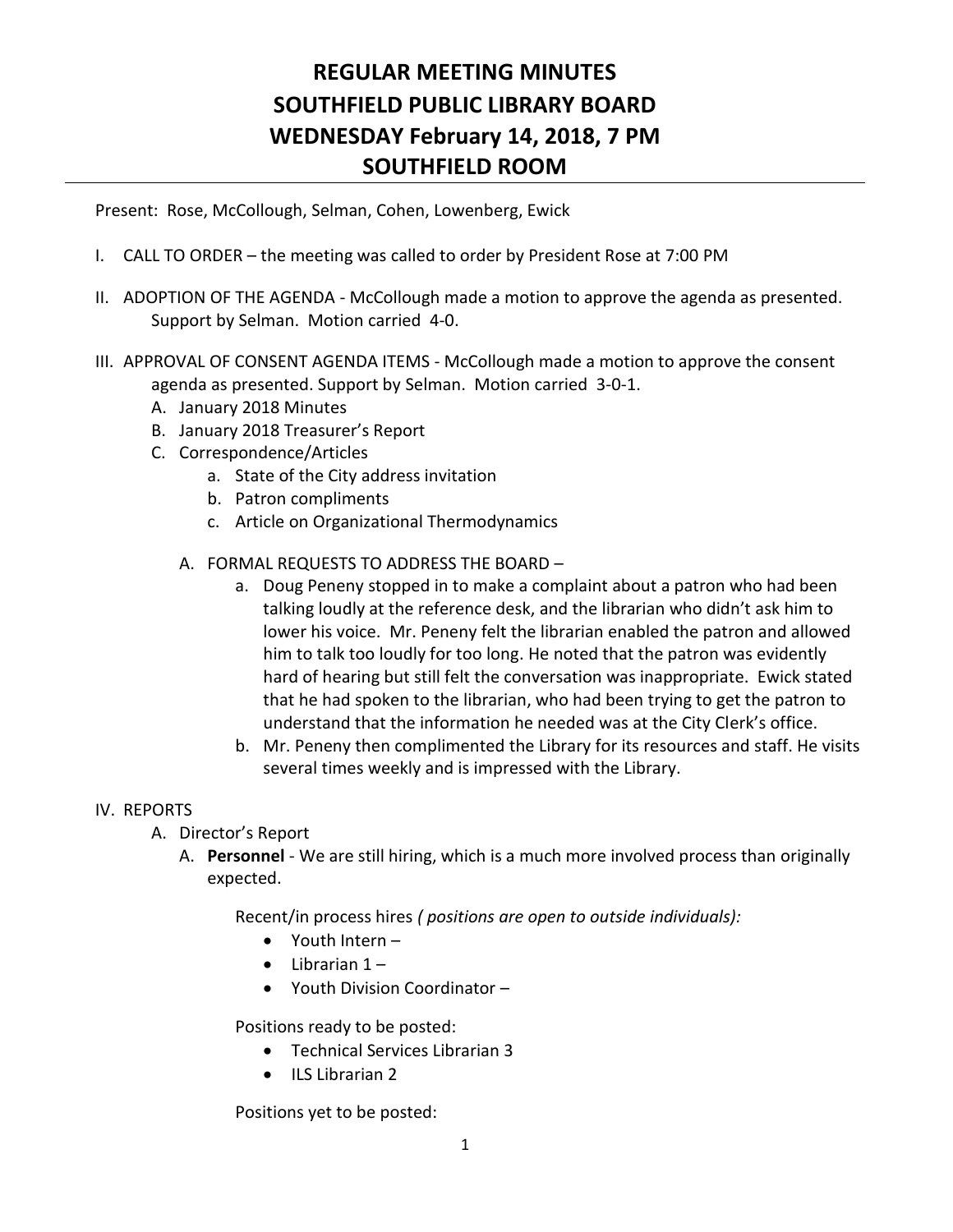## **REGULAR MEETING MINUTES**

• Adult Librarian 2

Note: The coordinators are hiring additional part time persons as Substitute Librarians, Assistants, Computer Assistants, and Library Aides.

#### **B. Building**

Duane Richardson & Antonio Adams of the Facilities dept have been doing a great job of scheduling repairs. They are now meeting with Mary Beall monthly to discuss building issues in a more proactive way.

Projects in process at this time:

- Window repair & replacement project Lansing Glass returned to review and doublecheck measurements to order windows. Ten additional windows were found that need to be replaced. These will be ordered but the installation will be done at a later date than those first identified.
- Leaks We are documenting where leaks occur. Will have Lansing Glass review each area. They will return when the windows are in and will do leak repairs at that time.
- Storytime Room still in discussion with Library Design Associates. Costs were prohibitive, so we have decided not to change the room's theme, but only to repair/upgrade with new carpet & additional lighting without the complete renovation.
- Exterior security lighting upgrade almost complete. Waiting on 1 fixture.
- Fountain This project is back burner at this point. It is unknown what will be done with the fountain.

Recently Completed projects:

 $\bullet$  Lights out on 2<sup>nd</sup> Floor – project complete, repairs made.

Upcoming projects:

- Carpet Will replace carpeting in several public areas of the Youth Room.
- Audio/Visual upgrade A request for bids through purchasing is complete. Project will involve replacing all the meeting room AV equipment (projectors, screens, microphones, etc.).
- Fire Panel City Facilities has agreed to work with National Time & Signal to upgrade our fire panel.

#### **C. Upcoming Programs**

- Author Shaka Senghour February 15
- Humanities Group begins February 15
- Carl Henry Jazz & Blues February 21
- 1 on 1 Tech Talk help February 21
- Open Mic night February 23
- Heart Health February 24
- Learn Google Docs February 27
- News Media Coverage of Malcolm X February 28
- Friends of Michigan Libraries (FOML) Spring training March 8-9
- Battle of the Books March 13-14